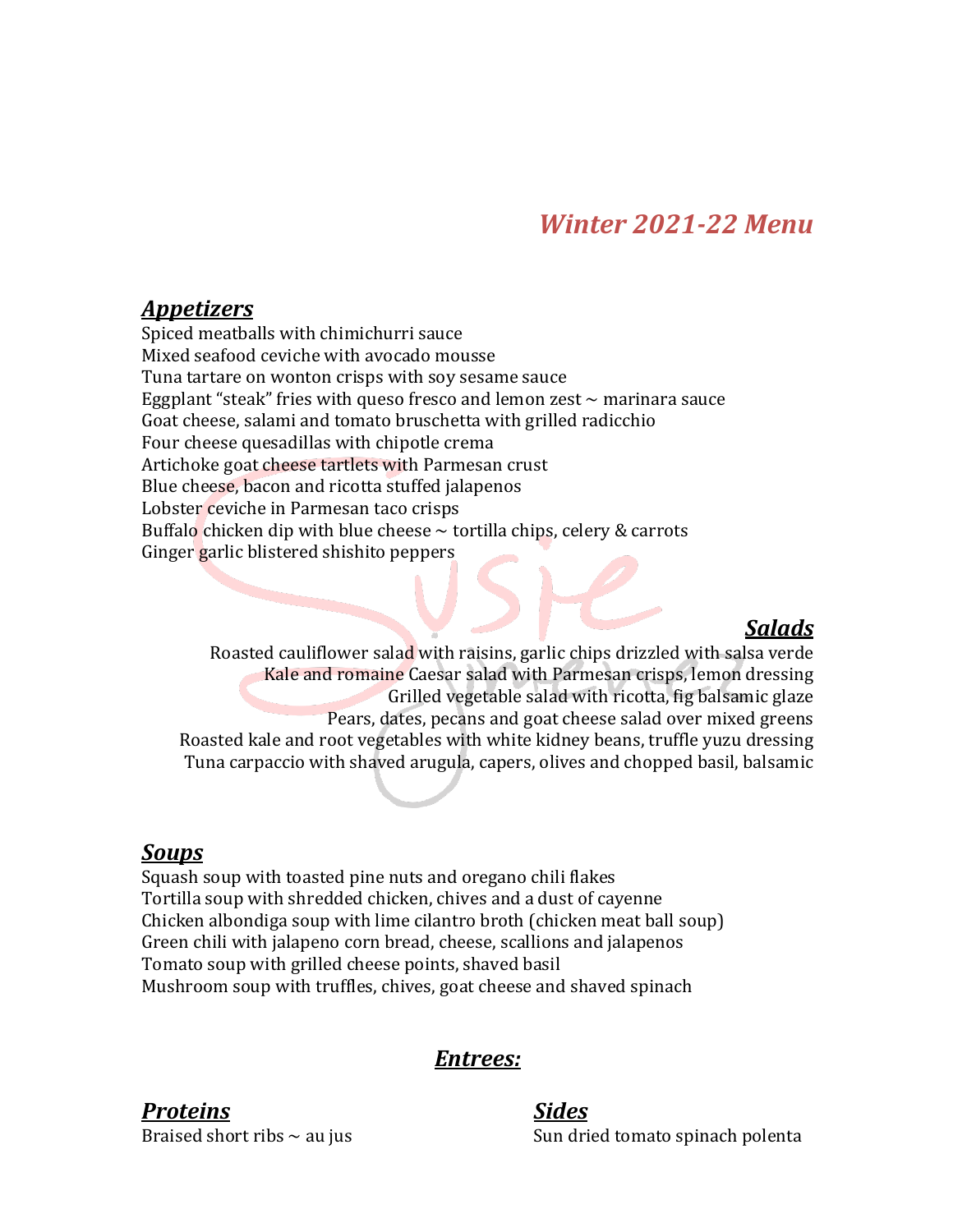Walnut crusted salmon and the control of Grilled vegetable medley Roasted  $\log$  of lamb  $\sim$ mint cilantro chutney Lemon roasted root vegetables Lemon pistachio crusted tuna Bacon feta Brussel sprouts, lemon Beef tenderloin  $\sim$  green peppercorn sauce Spagetti squash with pesto nests Pan seared halibut  $\sim$  caper dill sauce Seasonal vegetable orzo "risotto" Pork tenderloin  $\sim$  herb lemon  $\sim$  Quinoa stuffed Portobello Grilled apple chicken sausages  $\sim$  tomato garlic Thyme garlic mushroom mix Lemon garlic shrimp scampi example of the Crunchy potato tacos with fennel Chicken tamales with tomatillo sauce Cauliflower "fried" rice

## *Platters*

*Carnivore platter* ~ smoked duck, venison salami, chicken pate, blue cheese stuffed beef tenderloin (cornichorns, mustard, crackers, olives)

*Ocean platter* ~ salmon gravlax dip, white anchovies, smoked trout with crème fraiche, poached shrimp with homemade cocktail cilantro sauce

*Cheese platter*  $\sim$  assorted cheeses with chutneys, dried and fresh fruit, crackers and nuts

*Tuna nicoise* ~ fingerling potatoes, green beans, bell peppers, boiled eggs, heirloom tomatoes and cucumbers in a red wine herb dressing

*Italia*  $\sim$  fried ravioli with marinara sauce, burrata in a warm tomato garlic sauce with toast, tortellini skewers with olive, sun dried tomatoes, peppercini peppers

*Lettuce* wraps (chicken, beef or pork) soy ginger sauce  $\sim$  seasonal vegetables, cilantro, chopped peanuts & toasted coconut

Asian Goodness ~ seared pot stickers, vegetable egg rolls, fresh rice spring rolls with shrimp, chicken teriyaki skewers with assorted dipping sauces

 $Dips \sim$  Grilled red bell pepper and black bean salsa, guacamole and pico de gallo with fresh tortilla chips

*Crudite* ~ chipotle black bean hummus, taziki sauce & artichoke spinach dip

*Wraps* ~ Turkey & roasted bell pepper, chicken & spinach, hummus & veggie with avocado ranch sauce & mustard aioli

*Sushi* ~ Assorted rolls with wasabi, ginger and soy sauce

*Taco Love* ~ corn & flour tortillas, ground chicken/beef/turkey or shrimp with black beans with toppings of pico de gallo, crema, shredded cheese, spicy tomato sauce and shredded lettuce